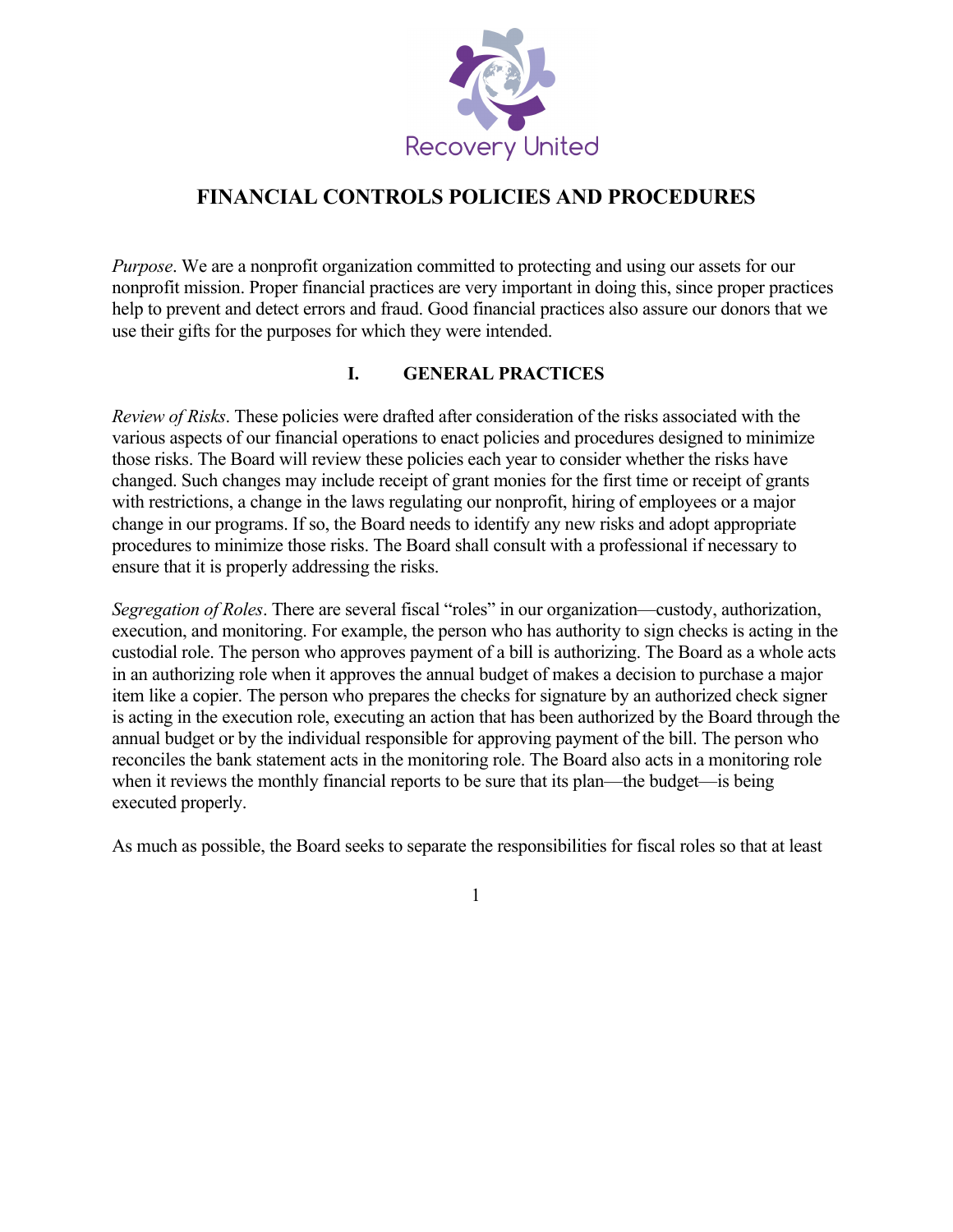two and preferably more individuals fulfill these roles. It is particularly important that the same person does not authorize, execute and monitor any transaction. At each step of handling funds, the organization shall ensure that more than one person verifies that the step is done correctly.

### **II. RECEIPT OF FUNDS**

#### RISKS

Our organization faces the risk that funds that we receive may be stolen or lost or that someone may be falsely accused of stealing funds. We also face the risk that we may fail to record a restriction that a donor has placed on our use of funds.

#### **POLICY**

All funds, whether cash or check, which the organization receives will be deposited intact into the bank account, with no monies removed to make payments or for other purposes. All cash receipts should be deposited into the bank as soon as possible. This allows for a complete accounting and independent verification of what happens to our funds. Communications from donors that establish restrictions on the use of their contributions will be saved. If we believe that a donor has restricted the use of funds in a conversation, we will follow up and get written confirmation of the donor's intent.

### PROCEDURES

1. *Receipt of Checks in the Office*. The Director opens all mail addressed to the organization. The Director makes a photocopy of all checks received and provides the photocopies to the Treasurer. This allows the Treasurer to verify that all checks received are deposited.

The Director will endorse all checks by an endorsement stamp that provides that the check is "For Deposit Only" and will be paid to the order of the corporate bank and lists the organization's name and account number. This lessens the risk that a check may be stolen and cashed.

2. *Receipt of Cash in the Office*. Cash is easily stolen and must be handled carefully. If cash comes into the office, the person accepting the cash must provide a written receipt when taking the cash:

- The receipt should state the person's name, the date, the amount of the cash and the purpose of the payment.
- Immediately issue a receipt from Quickbooks. Alternatively, use a pre-numbered receipt book with an automatic duplicate copy with the organization's name printed on it.
- No pages may be removed from the receipt book.
- The person with access to the receipt book shall keep it in a locked drawer and shall lock cash in a secured location until the Secretary can retrieve it.
- If possible, when the Secretary opens the location with the cash, one other person will accompany the Secretary so that they can count the cash together.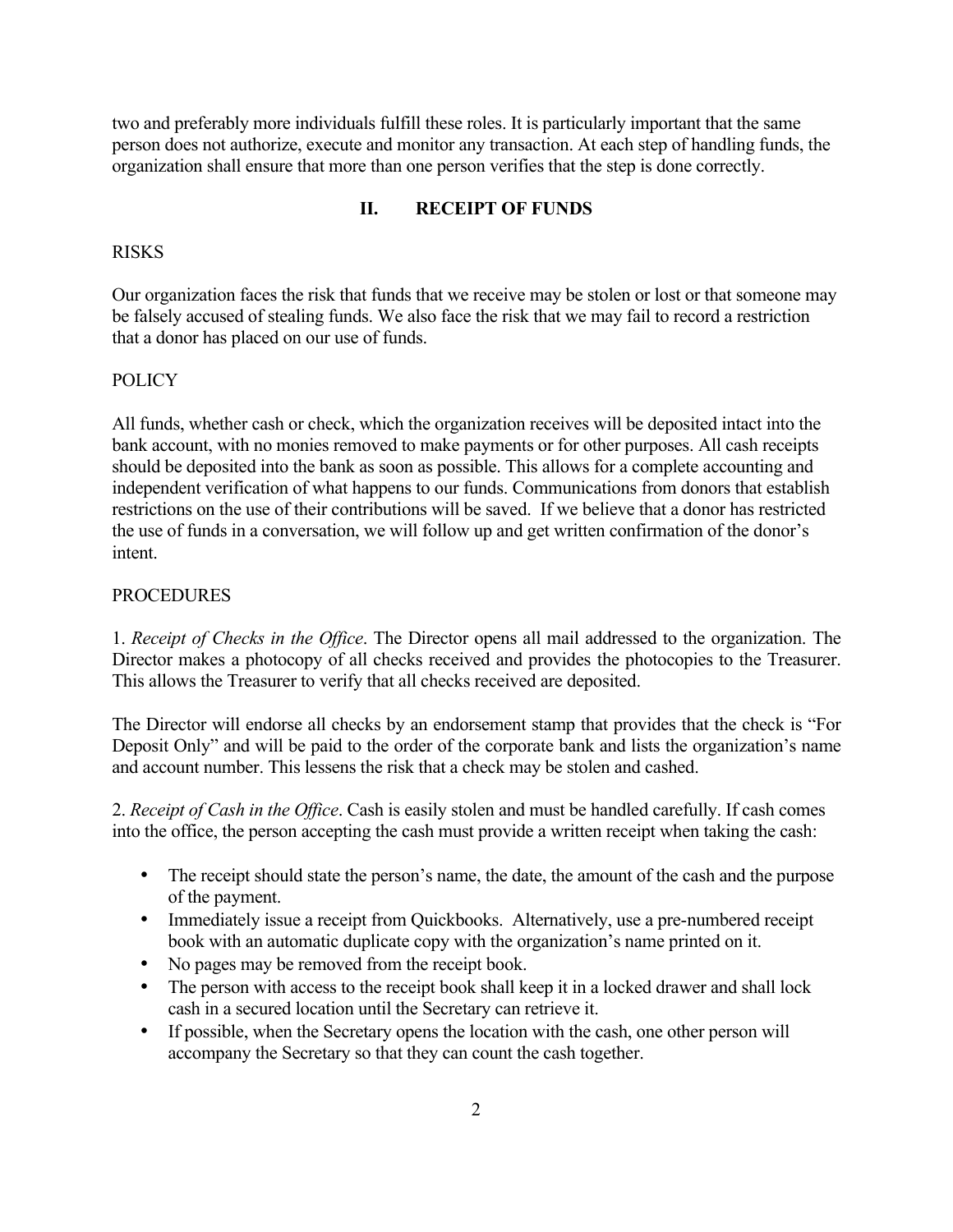The Director or the Director's designee shall train all office volunteers in these procedures.

The Treasurer will compare the receipt book and the bank's list of cash deposits when making the Bank Reconciliation described below.

3. *Deposit Slips*. The Director will deposit corporate funds as follows:

- Prepare a deposit slip in duplicate.
- Photocopy the checks and staple the photocopies to the copy of the deposit ticket that we keep.
- If cash will be included in the deposit, the Secretary will attach a list to the duplicate deposit ticket which includes the sources of the cash and the receipt #s in the duplicate receipt book for each source of cash.
- File this documentation chronologically in a locked cabinet to prevent theft.

The Treasurer will consult the deposit ticket and attached photocopies when making the Bank Reconciliation described below.

4. *Bank Deposit*. If no cash is present, the deposit may be mailed to the bank or electronically deposited. If cash is present, a second person (if available) shall verify deposited funds prior to the Secretary sealing the envelope and making the deposit in person. The person verifying the cash shall initial the cash on the copy of the deposit slip retained by the organization.

5. *Receipt of Checks and Cash Outside the Office*. If checks and/or cash come in outside the office (such as at a fundraising event), we need to take special precautions to protect these receipts from theft and to ensure that no one is falsely accused of stealing funds.

- Two people need to prepare the deposit slip for the funds in duplicate.
- Both must count the cash and initial the cash count on the copy of the duplicate deposit slip kept by the organization.
- If the individuals accepting the contributions at the event know the names of the individuals making gifts in cash, they will provide a receipt using Quickbooks or the pre-numbered receipt book. If the funds are received through a "pass the hat" style collection in which it is not possible to know who gave what amount, the individuals accepting the contributions will note that no receipts were provided to donors on the duplicate deposit slip.
- It is not necessary to write out a receipt for contributions made by check unless the donor requests a receipt. However, the individuals accepting the contributions should make a list of all checks received at the event, including the name of the donor and the amount of the contribution. They will compare this list to the deposit to be sure all checks have been included in the deposit.
- If no cash is received at the event, the individuals accepting the contributions by check will give the Secretary the list and the checks within 24 hours of the event.
- If there is cash in the deposit, one of the two individuals accepting contributions must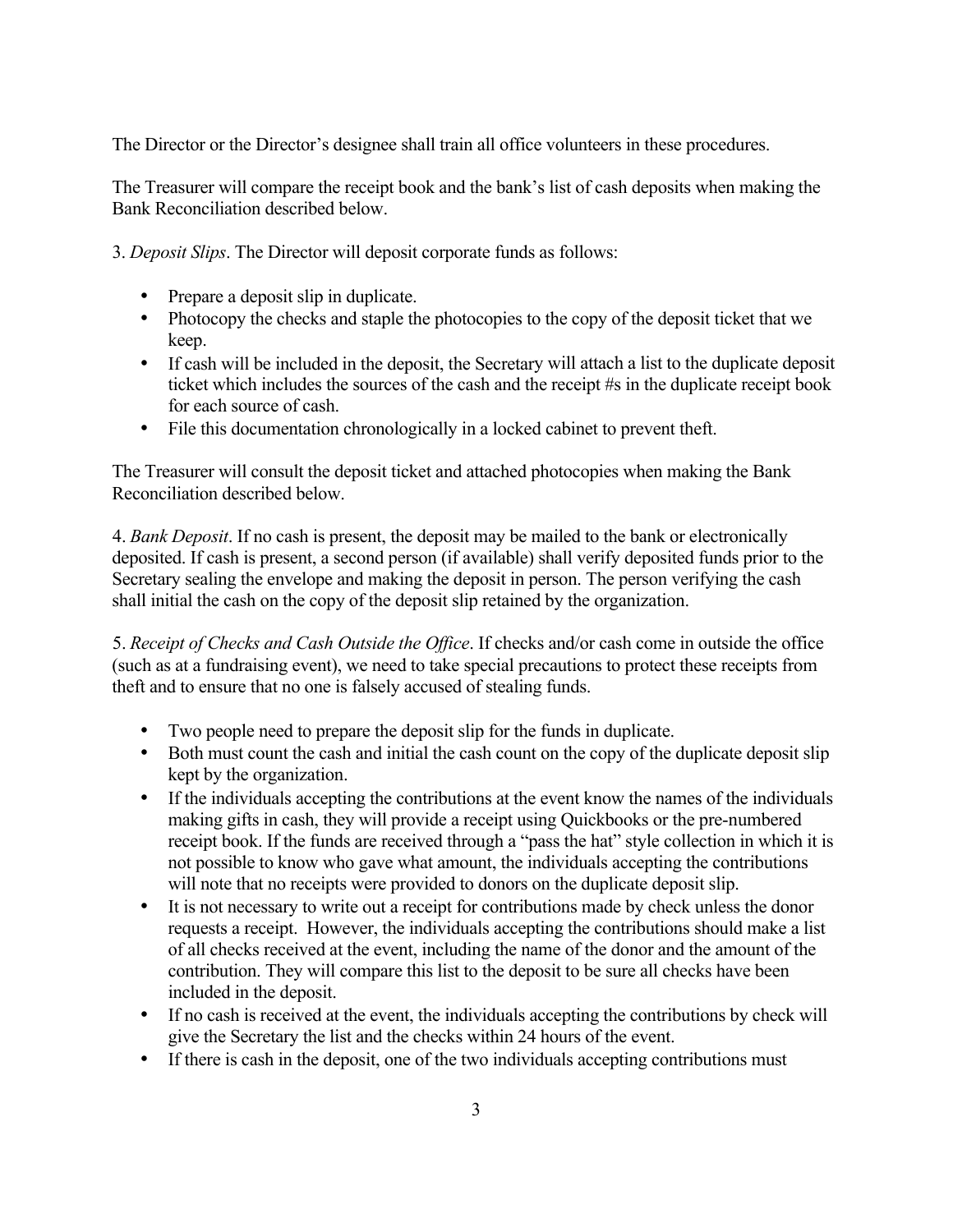deposit the funds immediately. If checks will be deposited with the cash, the individuals accepting the checks should be sure that the list of checks they prepare includes the donor's address as well as name.

• The duplicate receipt book and the list of checks received shall be given to the Secretary who will send acknowledgement letters.

The Director or Director's designee shall train all volunteers in these procedures.

6. *Credit Card Contributions*. All bankcard contributions are made through a third party site such as GoFundMe or Razoo. This protects the donor's information and ensures that all funds are directly deposited into the organization's bank account.

7. *Acknowledging Donations*. While IRS rules require that we acknowledge all donations that are more than \$75, our policy is to provide written acknowledgment for every gift we receive. The Director shall respond to each donation with a letter thanking the donor for their generosity:

- If the gift was cash (which includes a check), the letter should include the amount of the gift and state that the gift was cash.
- If the gift was donated property of some kind, the Secretary's letter does not need to and should not value the property. If the donor did receive something of value in return, the Secretary's letter must contain a description of the donation and a good faith estimate of the value of what we gave back to the donor.
- The letter should include the statement: "Thank you for your contribution of \$ received on  $\qquad \qquad , 20$  . [PICK ONE: "No goods or services were provided in exchange for your contribution" or "In exchange for your contribution, we gave you whose fair market value was  $\$ ")

In addition to thanking our donors and providing documentation the donor needs to deduct the contribution, the acknowledgment letter may alert donors whose amount is misstated to contact us to correct the error. Additionally, our records of the letters we send will help us keep an up-to-date record of how to contact all our donors.

8. *Posting Donor Names on Website*. The Director shall post the names of all donors (except those requesting anonymity) on our website. The website will indicate that we hope to acknowledge every donor. It will invite donors who are not listed to contact the Treasurer. In addition to publicly thanking all our donors, a donor whose check or cash was misreported, lost or stolen may alert us to the problem.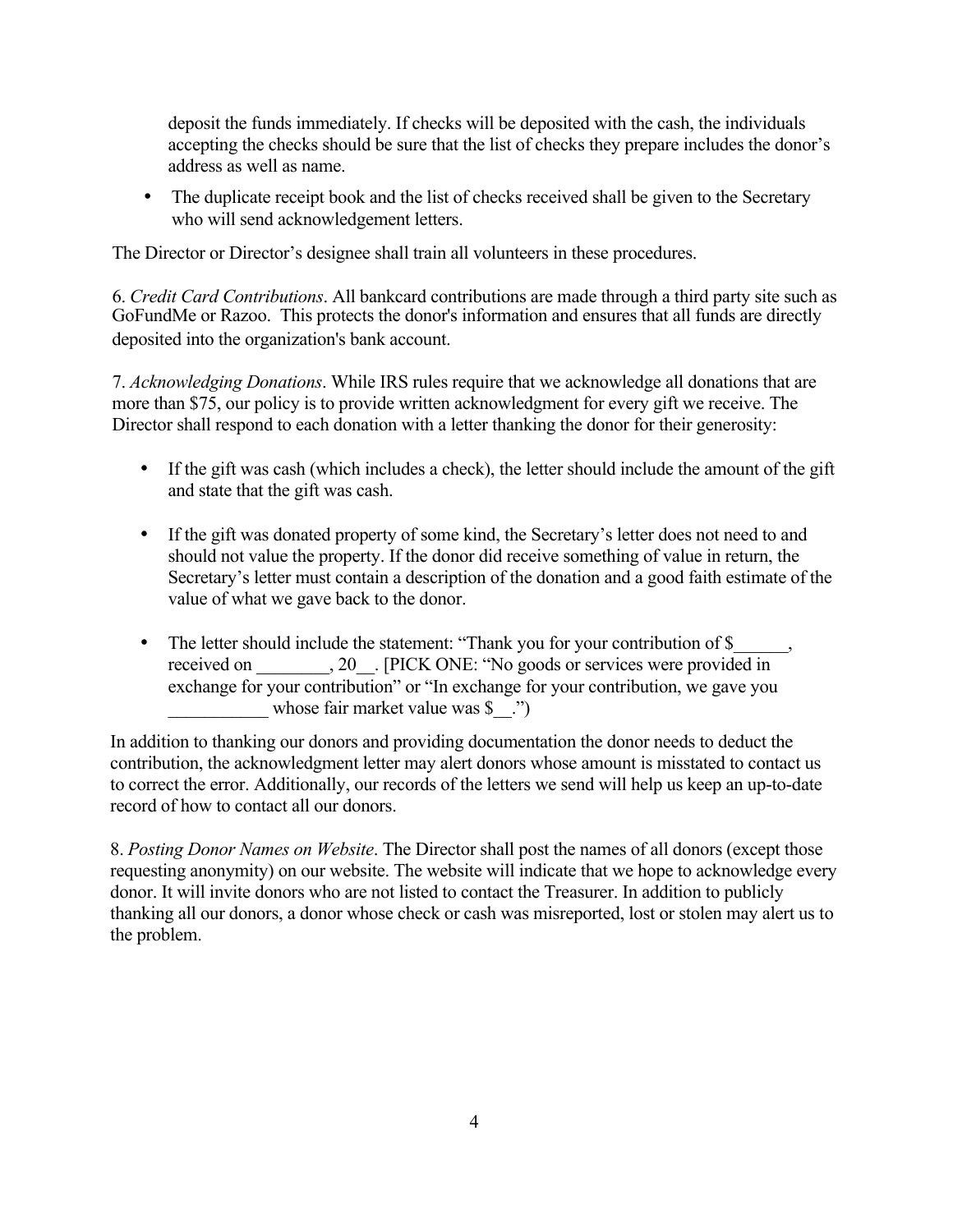### **III. DISBURSEMENT OF FUNDS/USE OF CORPORATE PROPERTY**

### A. PAYMENTS BY CHECK

### RISKS

We face the risks that that our funds will be spent on unauthorized items, that someone will steal our funds by taking blank checks or by writing checks to payees who are not our vendors, that someone will use corporate property for personal purposes or that payments we make will be improperly recorded.

### **POLICY**

Make all disbursements from the organization's funds by check, with the exception of petty cash. This allows us to track how our funds are spent, who is spending them and who is authorizing expenditures.

### **PROCEDURES**

1. *Opening Bank Accounts*. Bank accounts may be opened only upon authorization by the Board of Directors.

- All bank accounts must be opened with the organization's employer identification number (EIN).
- The Board shall approve the authorized signers and their limits on the organization's bank accounts
- Because of the Treasurer's role in reconciling the bank statement, the Treasurer cannot be a check signer.
- If possible, the Secretary should not be a check signer because of his/her role in the custody and preparation of the checks.

2. *Custody of Checks*. The Director is the only person authorized to have access to unused check stock. The checks should be stored in a locked location and information about how to access them should be kept confidential from everyone but the Treasurer.

3. *Check Authorization*. All invoices will be forwarded immediately to the Director for review and authorization to pay.

- The Director will review all invoices for mathematical accuracy, agreement with a written invoice, conformity to budget or Board authorization and compliance with grant fund requirements.
- The Director will ensure that all conditions and specifications on a contract or order have been satisfactorily fulfilled, including inventorying items received against packing slip counts.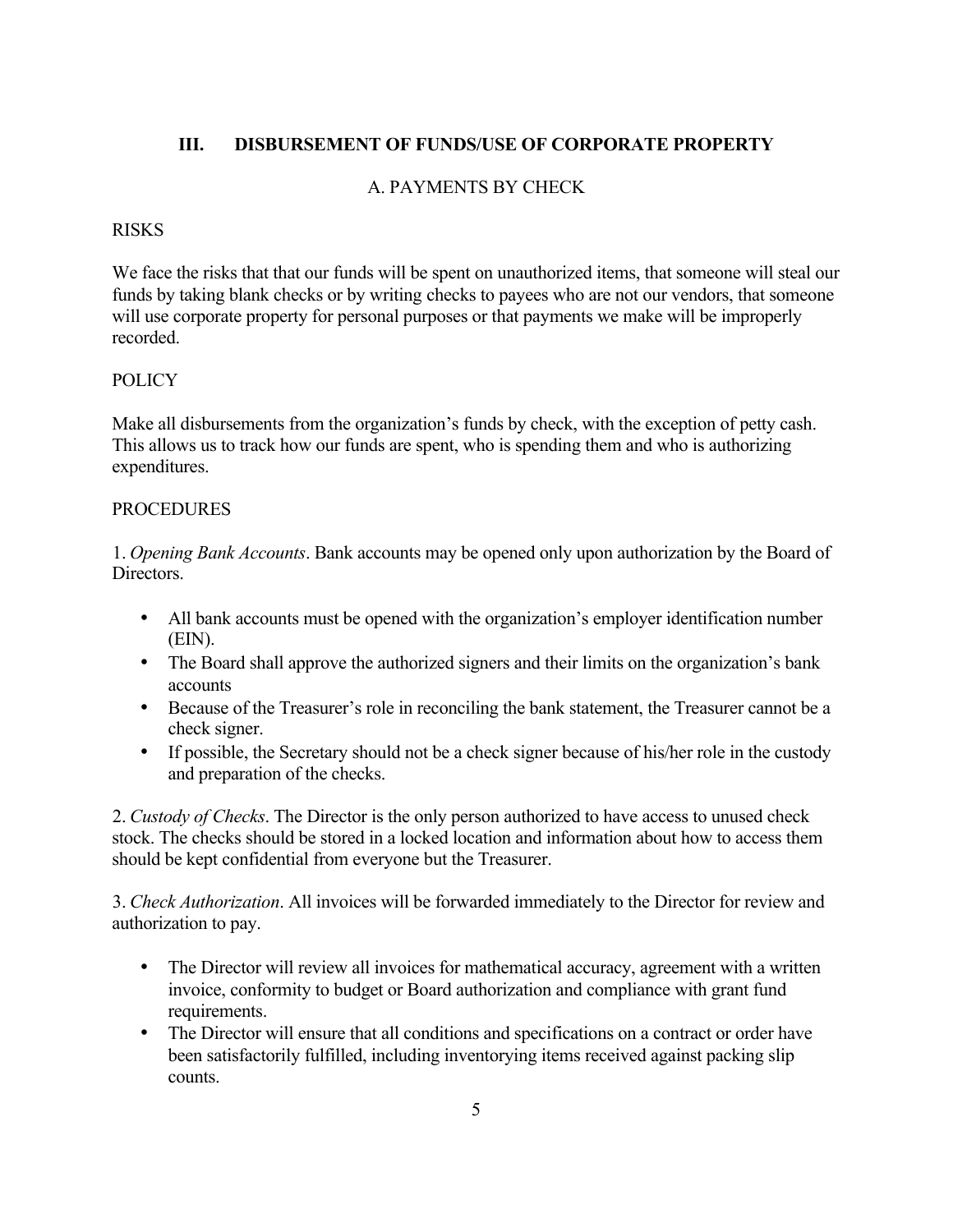- The Director will code the invoice with the appropriate expense or chart of accounts line time number and other information as needed for accounting purposes.
- By approving an invoice, the Director indicates that he/she has reviewed the invoice and authorizes a check or debit card payment.
- The Director is responsible for timely follow-up on discrepancies and payment.

The Director will pay approved invoices.

4. *Expenses Not Invoiced*. In some cases, expenses may not be invoiced, such as rent. When such expenses are due, the Treasurer needs to ensure that the expense is in the budget and write a note authorizing payment of the expense and the amount of the expense and supply it to the Director.

4. *Payment by Checks*. Upon approval of the invoice and note by the Treasurer, the Director is authorized to prepare all checks and should do so.

- If a check is voided, the check will have "VOID" written in large letters in ink on the face and have the signature portion of the check torn out. Voided checks will be kept on file.
- In the event that it is necessary to issue a duplicate check for checks in an amount over \$50, the Secretary will order a stop payment at the bank on the original check.

5. *Duties of Check Signers*. All checks will be signed by the signers designated by the Board of Directors. Prior to signing a check, a check signer will do the following:

- Compare the check to the original invoice or the Treasurer's note to pay the expense.
	- o Compare the amount on the check to the amount on the invoice or note.
	- o Be sure that the Treasurer has initialed the invoice. This is to protect against the risk that you are paying based on a copy of the bill that has already been paid.
	- o Check the date on the invoice or the Treasurer's note against the date of signing the check. If the difference is more than 60 days, get written approval from the Treasurer before signing the check. This is to mitigate the risk that the organization is paying the same expense twice.
- Check to be sure that the amount of the check is not clearly unreasonable. For example, a \$30,000 monthly payment for bookkeeping services would be unreasonable for most small nonprofits.
- 6. *Prohibited Practices*. In no event will:
	- invoices be paid unless approved by the Director;
	- blank checks be signed in advance;
	- checks be made out to "cash," "bearer," etc.

Each check signer will be made aware that signing blank checks exposes our organization to theft since the bank is entitled to charge our account for any check that has a valid signature. A signed blank check is an invitation to theft.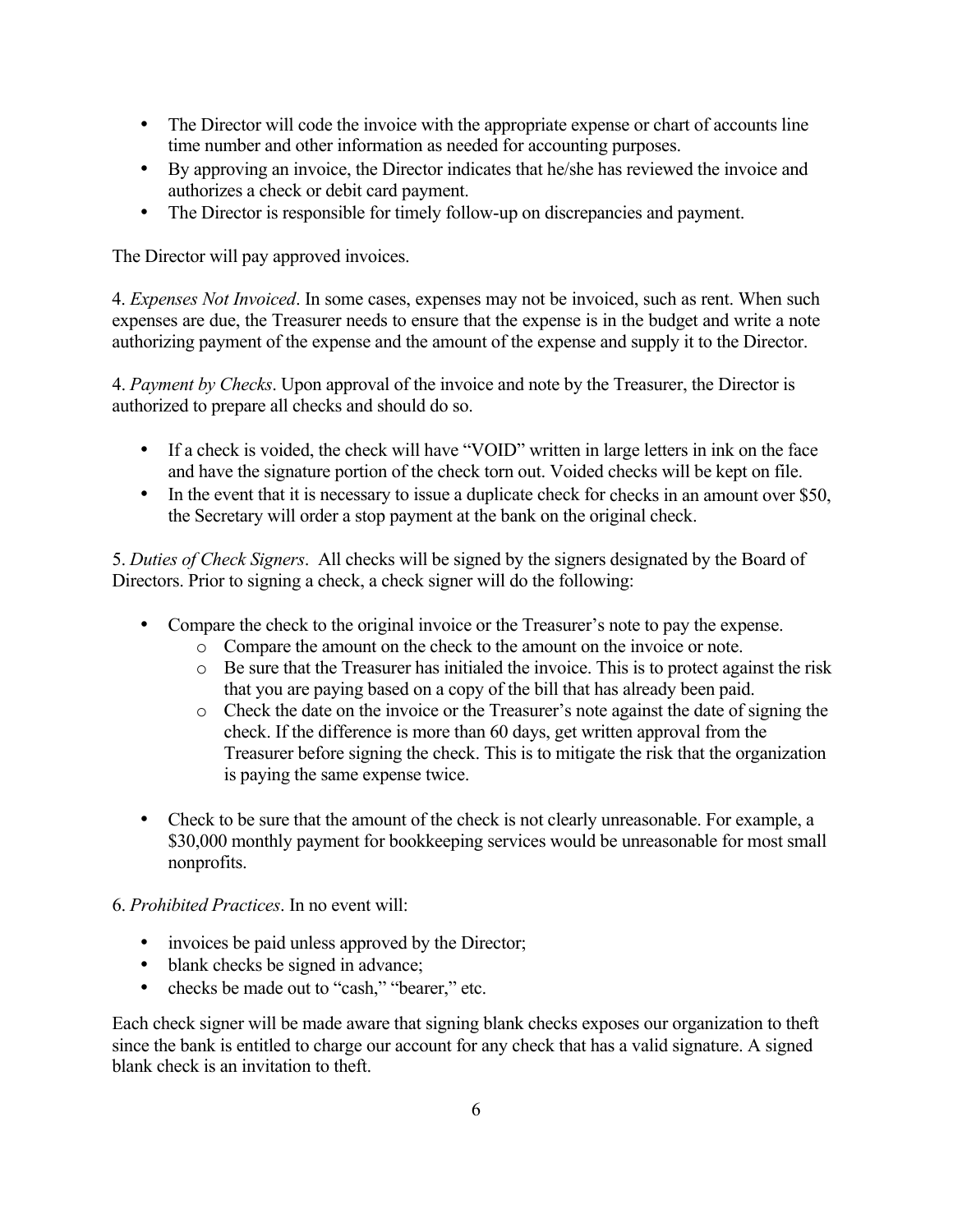7. *On-line Payments*. If we make online payments, we will make arrangements with the bank that allow the Treasurer to have online, read-only access to the account. We will also arrange with the bank to be sure that only the individuals the board has authorized as check signers will be permitted to authorize the payment of bills electronically. In addition to the monthly reconciliation, the Treasurer will periodically spot-check the account to compare the bank automatic payments with the vendor statements.

#### B. PETTY CASH FUNDS

#### RISKS

Payments by cash are not as completely documented and are not as easily monitored as payments by check and thus subject the organization to greater likelihood of errors and fraud.

#### **POLICY**

The Petty Cash Fund should only be used when payment by check is impracticable.

#### **PROCEDURES**

*Administration of Petty Cash Fund*. The Director is responsible for the administration of the Petty Cash Fund. The Fund shall be funded with checks made out to "Petty Cash" and initially recorded in the Petty Cash Fund account. The Director will require receipts for all purchases and may ask those reimbursed to sign for money the Director provides as reimbursement.

The Director will record all cash purchases in a journal and save the receipts. When the fund gets low, the Director will apply to the Treasurer for authorization to reimburse the fund for the total amount expended. The check written to reimburse the Petty Cash Fund will be recorded in the appropriate expense accounts for the items that were purchased with Petty Cash, so that these expenditures made through the Petty Cash fund are properly classified by type – for example, postage, parking fees, etc.

#### C. EXPENSE REIMBURSEMENT

### RISK

The organization does not have the same level of control over expenses incurred on behalf of the organization by those who pay with personal funds and seek reimbursement as it does for expenses paid directly by the corporation. The corporation is not in as good a position to determine whether the good or service purchased might have been obtained at a lower price elsewhere, whether there is a personal benefit to the person seeking reimbursement and how the expenditure fits in with the rest of the organization's budget.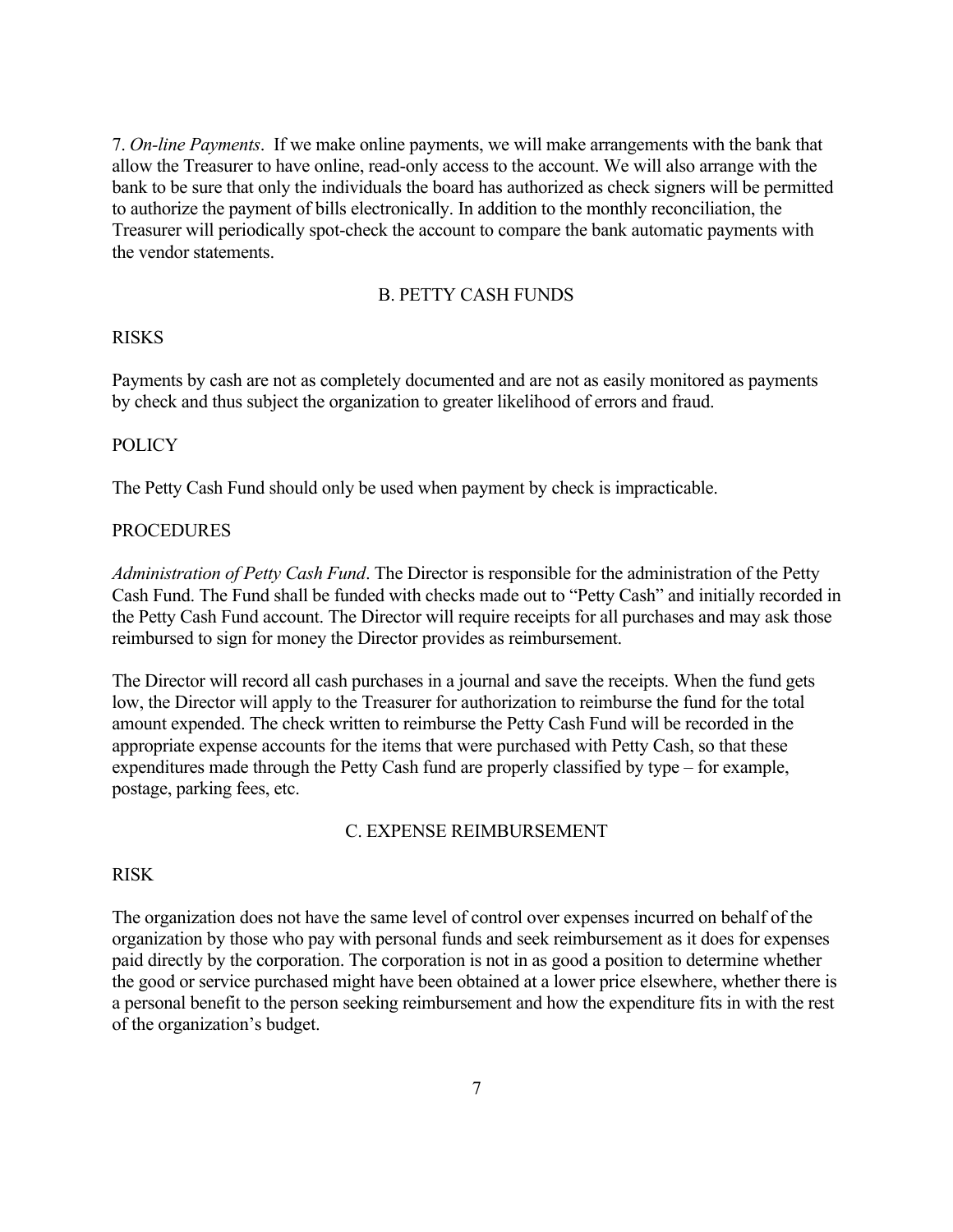### **POLICY**

In proper circumstances, Board members, employees and volunteers are entitled to be reimbursed for expenses related to the organization that they incurred on behalf of the organization. To receive reimbursement, you must meet the following requirements:

- Your expense must have been authorized in advance by the Board or by the Secretary or later approved by the Board or the Secretary.
- Your expense must have been incurred for goods or services purchased for the organization.
- If your expense is for travel, the travel must be for work related to the organization. We will reimburse no more than the standard mileage rate for business use of a car as established by the IRS. The organization will reimburse meal expenses incurred in direct connection with the organization's business, or at the per diem rate established by the IRS.

### **PROCEDURES**

To be reimbursed for expenses:

1. *Documentation*. You must provide reasonable documentation showing the date, amount and what the expense was for. Credit card receipts and store receipts that do not describe the purchase are not reasonable documentation. Your receipt must describe the purchase.

2. *Other Reimbursement*. Your voucher must reflect reimbursement from sources other than ours.

3. *Timely Submission*. You must submit your documentation with a request for payment within 60 days from the date the expense was incurred.

4. *Overpayment*. If we overpay you, you must return any excess reimbursement within a reasonable period of time.

## D. PURCHASING

### RISK

The corporation wants to ensure that all purchases on behalf of the corporation are authorized by the Board or by Board policies. Unauthorized purchases deplete the organization's resources and interfere with the Board's ability to govern properly.

### POLICY

All purchases made on behalf of the organization must be made pursuant to the Board-approved budget or Board rules.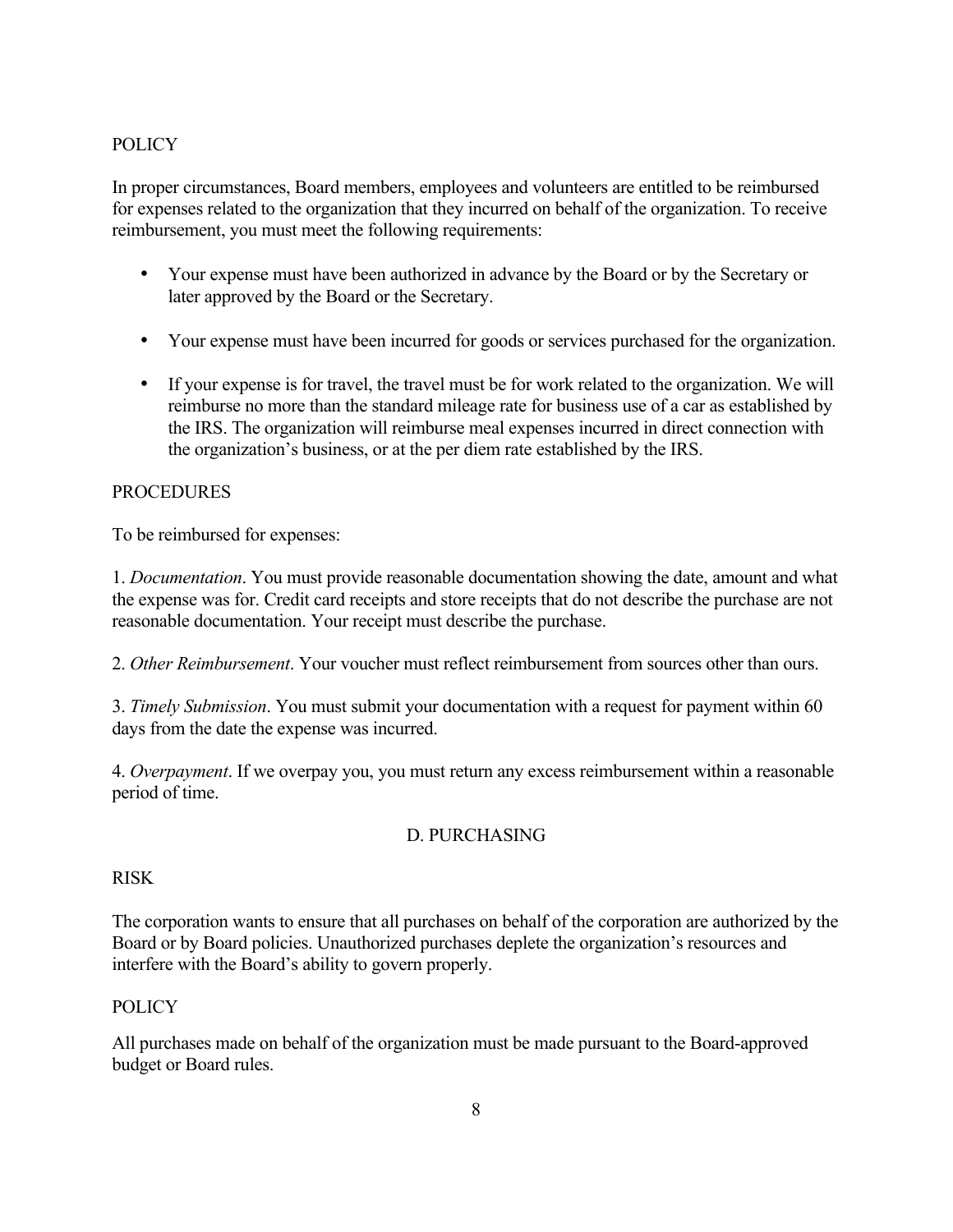### **PROCEDURES**

The Treasurer can authorize purchases of \$5,000 or less which conform to the Board's budget. The Board must approve purchases above that amount. The Board must authorize any purchase which does not conform to the Board's budget.

### E. USE OF CORPORATE PROPERTY

### **RISKS**

The corporation faces a risk that individuals will use corporate property without authorization for personal purposes. Usage reduces the life of property and eventually is an expense that the corporation assumes. It also betrays the trust of our donors who expect that the corporation will use its resources only for purposes that help us achieve our mission.

### POLICY

Property and equipment owned by the corporation may only be used for corporate activities or activities approved by the corporation. They may not be used for personal purposes.

### **PROCEDURES**

If a Board member, officer, employee or volunteer wants to use corporate property or equipment for any purpose other than a corporate purpose, that individual must obtain permission from the Board of Directors.

## **IV. CREATION OF CORPORATE OBLIGATIONS**

### RISKS

The corporation needs to ensure that any obligation undertaken in the corporate name is authorized by the corporation and is for a corporate and not a personal purpose.

## A. CREDIT AND DEBIT CARDS

### RISKS

Corporate credit or debit cards can be misused when people charge personal expenses on them, fail to obtain documentation showing that a purchase was for the corporation or put expenses on the corporate card for purchases that are embarrassing to the corporation.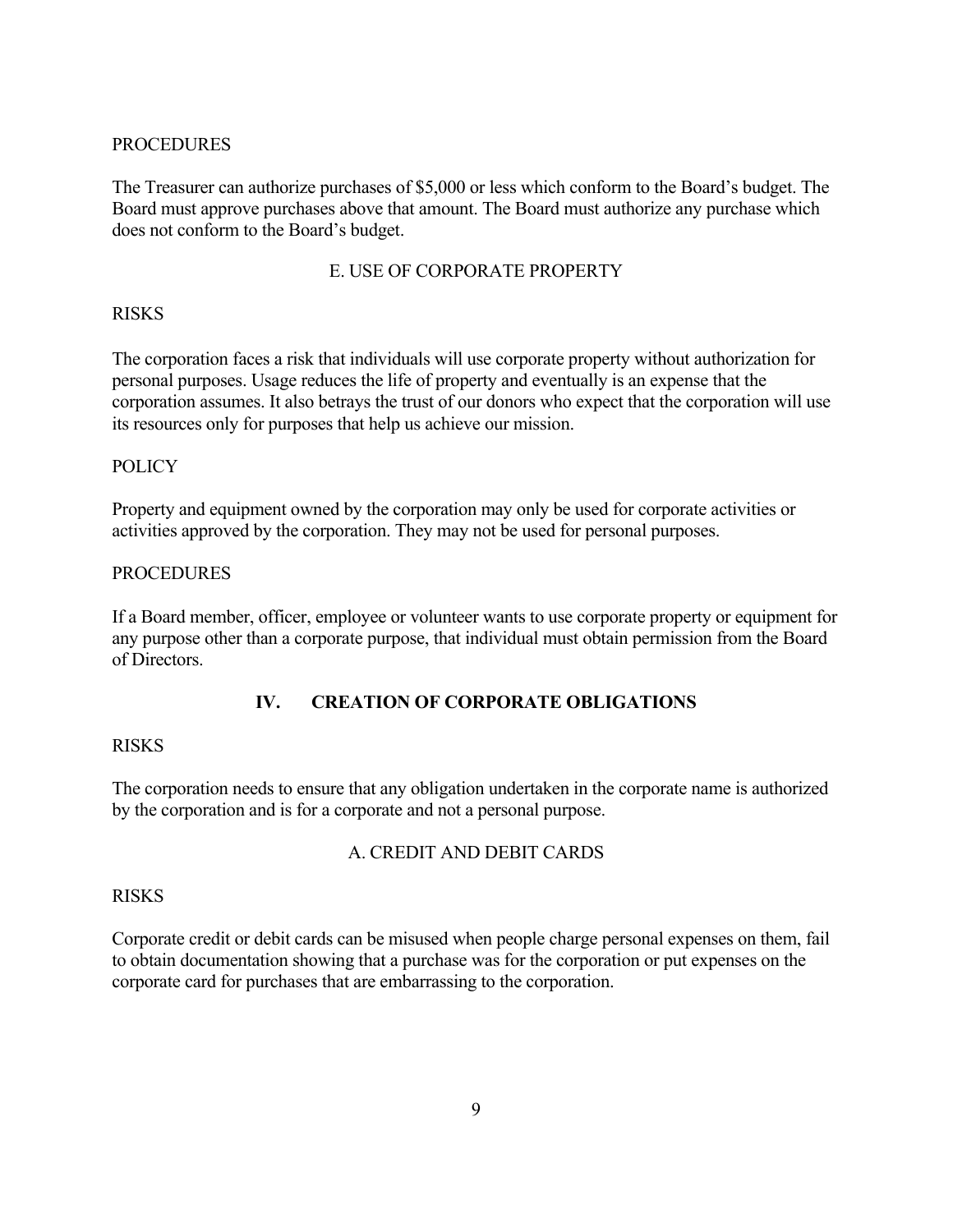## POLICY

The corporation will not authorize the use of credit cards for any purposes. The Board will determine whether there is a compelling need for the corporation to obtain one or more debit cards. If the Board determines that debit cards are needed, the Board will authorize specific individuals to utilize a corporate debit card. A corporate cardholder may use the debit card only for official purposes directly related to the needs of the organization. The cardholder may not use a corporate debit card for personal purposes, even if he or she plans to reimburse the organization.

The following purchases are **not** allowed on the corporate debit card:

- Personal purchases
- Cash advances or loans
- Payroll advances
- Purchased for other organizations
- Alcohol
- Personal entertainment
- Fuel for personal vehicles (\*unless vehicle is specifically being used for corporate travel and mileage is recorded and reported)
- Purchases from a business you own or operate unless pre-approved by the Board
- Any item inconsistent with the mission and values of the organization

An individual purchase shall not exceed \$1,000. Aggregate monthly purchases shall not exceed \$5,000 unless prior board approval has been documented.

### **PROCEDURES**

In order to use the card, the cardholder must follow these procedures:

1. *Cardholder Agreement*. Upon issuing a corporate card to a cardholder, the cardholder must sign a statement that the cardholder has read and understands this Credit Card policy and will reimburse the corporation for any personal charges on the card.

2. *Advance Approval*. The Board must give advance written approval to make a purchase unless purchase is approved within the current board-approved budget. T

3. *Original Receipts*. The cardholder must *retain* the original receipt that describes each purchase made on the card. Receipts must be kept with monthly financial reports and retained for 5 years.

4. *Expense Form*. Within 5 days after the end of the billing cycle, the cardholder must prepare and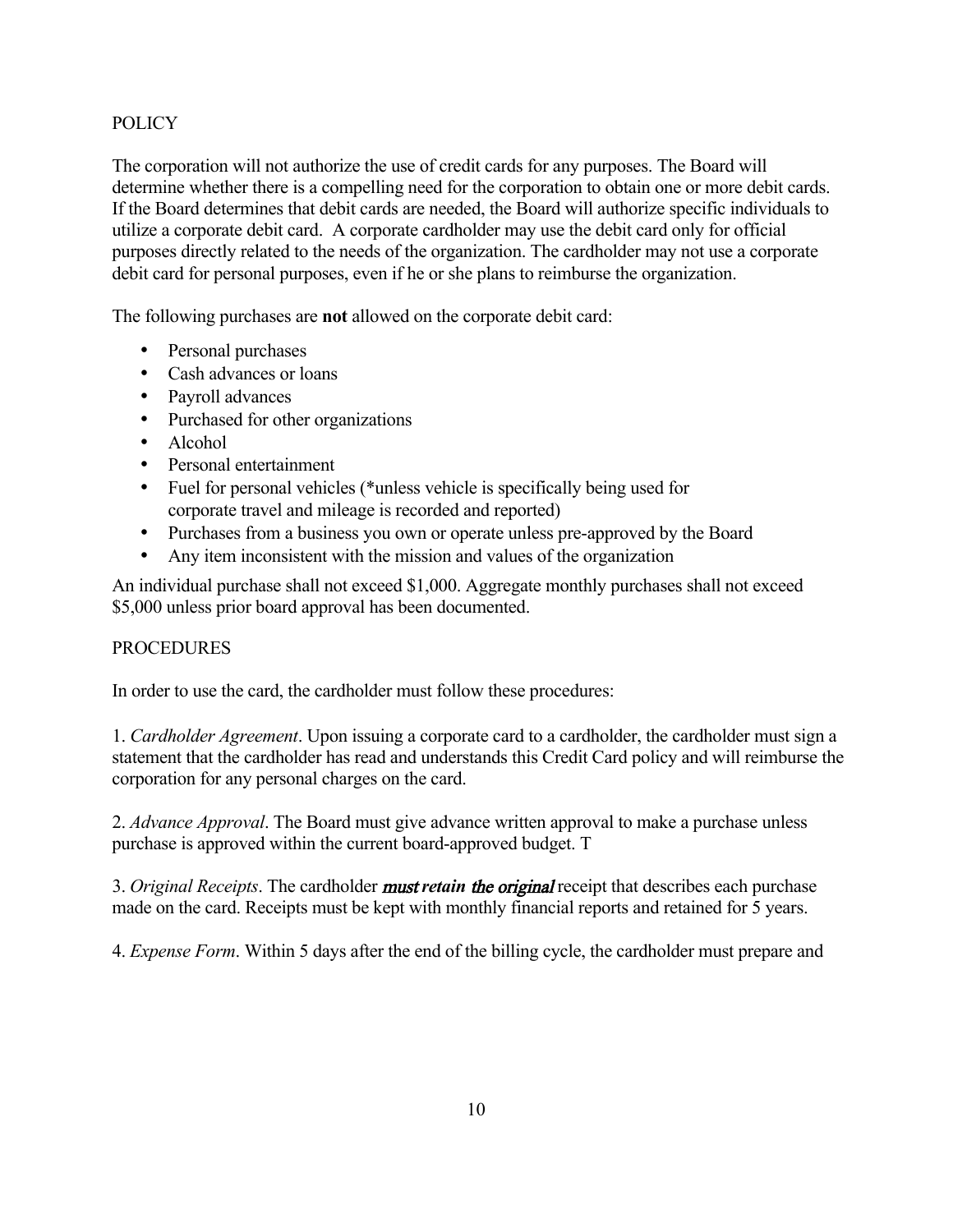sign an expense detail form and attach original receipts and a copy of the purchase request. In the case of meals, the statement must include the names of all persons at the meal and a brief description of the business purpose, in accordance with IRS regulations.

*5 Approval by Treasurer*. The cardholder must give the expense detail form to the Treasurer for approval. The Treasurer shall review each purchase to ensure that it was reasonable, necessary and the best value for the organization. The Treasurer will reconcile the expense detail form to the credit card billing statement, authorize payment and follow up on any inconsistencies.

*6. Notification of Loss/Theft*. The cardholder must notify the bank and the organization immediately in the event that the card is lost or stolen.

### B. BORROWING AND LINES OF CREDIT

### **RISKS**

The organization needs to ensure that borrowing in the corporate name is authorized.

### **POLICY**

The Board must approve application for and acceptance of any Lines of Credit. Once the Line of Credit is authorized by the Board, the Treasurer can authorize borrowing within the limit of the line of credit up to \$5,000. The Board must approve all borrowing against the line of credit greater than that amount.

The full Board must approve any other borrowing of funds in the name of the corporation, including the use of any promissory notes. The Board must give very serious attention to be sure that the corporation will have sufficient funds available to repay any loans or lines of credit on time.

## **V. BANK RECONCILIATION AND ON-LINE MONITORING**

### RISKS

Even the most honest and attentive individual makes mistakes. Monitoring allows us to uncover errors. If our records and the bank records do not agree, it is likely that our records are wrong. Monitoring also assists us in identifying discrepancies between our accounting records and our banking records that suggest theft or fraud, checks signed by unauthorized signers, and identity theft.

## **POLICY**

The Treasurer will monitor the corporation's accounts regularly and will prepare a written reconciliation of all bank or investment accounts which proves that the balances presented on our financial reports agree with the records of the financial institution.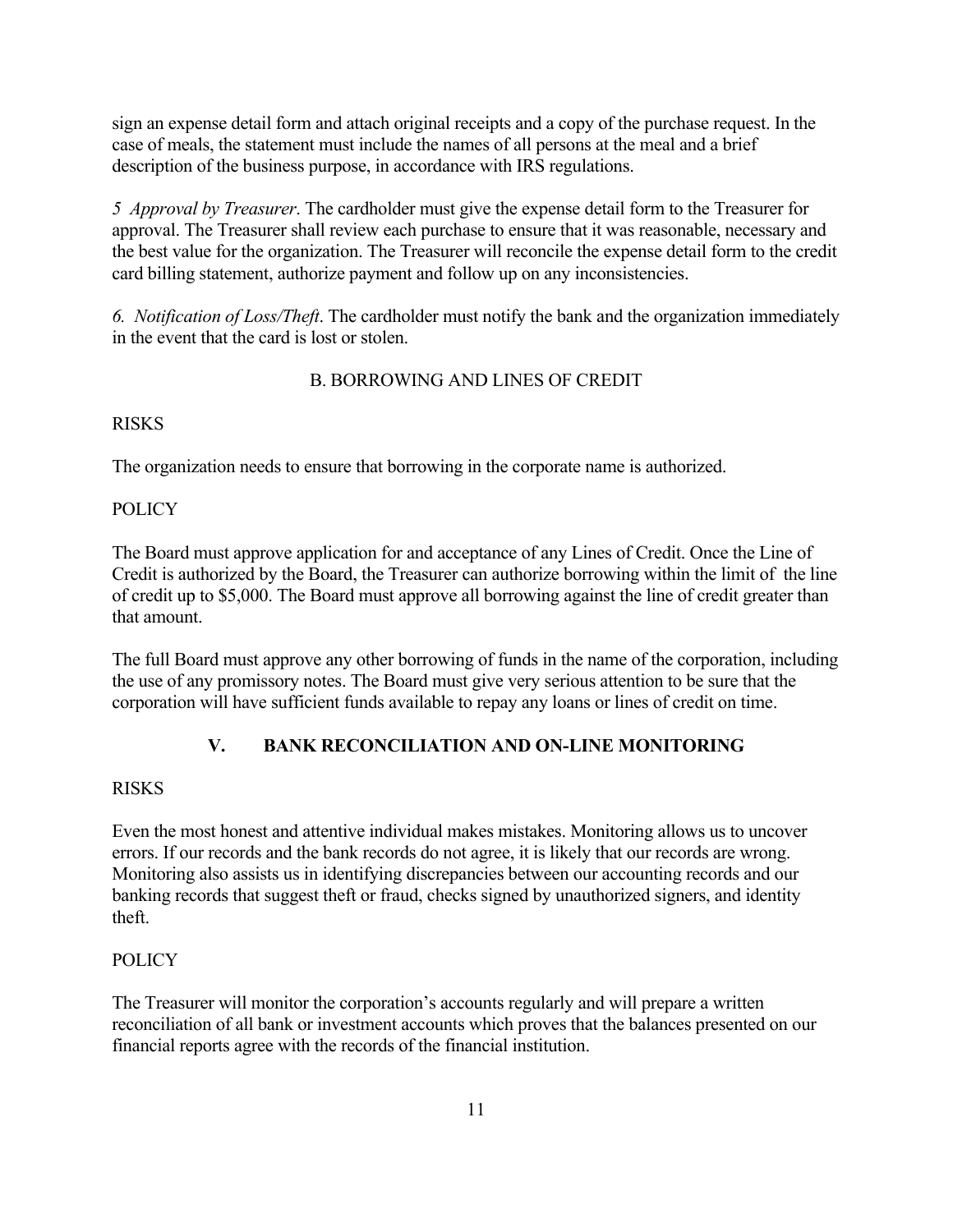### PROCEDURES

1. *Records to Treasurer*. The Director shall provide the Treasurer with a copy of all records of deposits, disbursements (checks written), and other bank transactions and of our accounting records for review.

2. *Bank Statement*. The corporation will direct the bank to send the bank statements to the Treasurer.

3. *Reconciliation*. The Treasurer will reconcile the bank statement monthly. The reconciliation should be done within 7 days of receiving the statement, as follows:

- Check all checks for correct signatures and number of signatures and protest to the bank any incorrect signatures.
- Review the checks in the bank records to ensure that:
	- o the name of the payee, the amount of the check and the date of the check agree with the corporation's accounting records;
	- o whoever the check was made out to was the depositor of the check; and
	- o each check has a valid signature.
- Compare the bank deposit records with our accounting records to determine whether each deposit recorded in the accounting records agrees with the bank record.
- Check the cash entries in the receipt book against the bank record of deposits to ensure that all cash was deposited.
- Check whether the ending balance in the general ledger cash account agrees with the bank statement, after making the adjustments on the bank reconciliation form.
- List all outstanding checks. On all checks outstanding over 90 days, take appropriate action.
- List all deposits in accounting records not yet recorded by the bank.

If the reconciliation is done electronically, the Treasurer must check off on a form to be given to the Board that he or she performed the review above.

4. *On-Line Banking*. Both the Secretary and Treasurer should have on-line, read-only access to the bank account. The Secretary should use the on-line access to check his/her work. The Secretary should review the account on-line on a weekly basis to check for identity theft that is diverting corporate funds. The Treasurer can reconcile the bank statements and spot-check the on-line payments as described above.